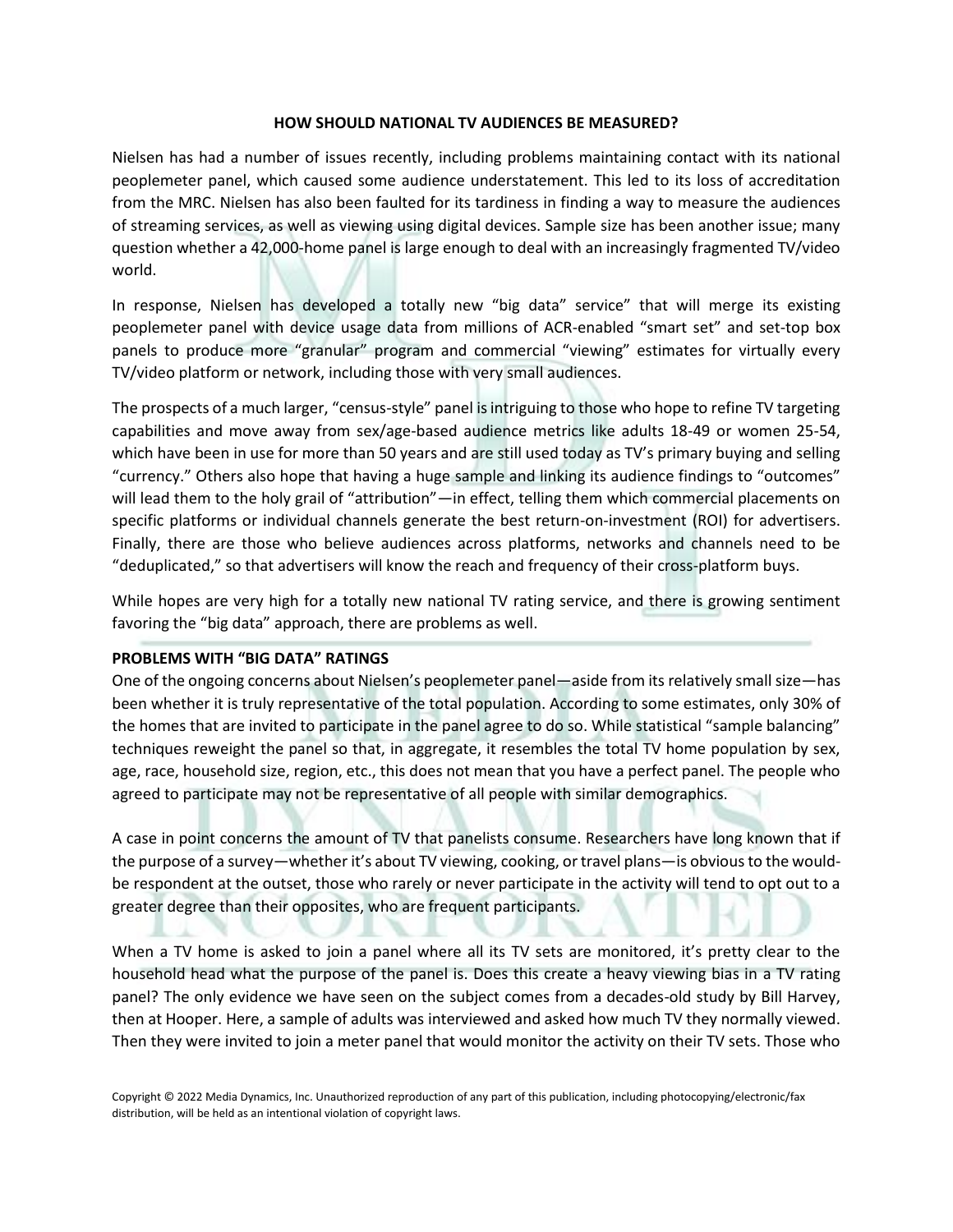agreed to participate were 10-15% more likely to be heavy TV viewers than those who declined. We suspect that, directionally, this bias is still true today.

There are other questions regarding the "big data" approach. For example, who has vetted these panels? Are the homes selected on a random probability basis or do they take any home that agrees to have its sets monitored? If so, what's their opt-in rate? If it's less than 30% how do we know that they are representative of all ACR homes? How often are these homes checked to account for newly acquired ACR sets or those that break or are discarded? What about "dumb" sets which many people still use, especially in non-ACR homes? To what extent are these panels turned over to "refresh" them when a family moves or otherwise drops out and replacement homes are recruited? How do the TV set usage findings compare from one ACR panel to the other? If they differ significantly how do we reconcile such variations as they are all claiming to represent all ACR homes?

Similar questions apply to set-top-box panels. Here, we are using set usage data from homes that have stuck with "pay TV" while many others have cancelled their subscriptions. Are the two population groups very similar or are those who still have STBs more likely to be older, heavy viewing, adults? Does sample balancing effectively deal with this issue?

What about obtaining viewer data? As we have noted, it appears that Nielsen's new "big data" service will meld together the findings from various ACR and STB panels—involving many millions of households—in order to obtain large sample bases for individual TV show episodes as well as commercials. To produce viewer estimates, viewer-per-set factors will be derived from the small people meter panel, probably using about 25,000 of its homes where such information is gleaned. These will, no doubt, be matched show by show and commercial by commercial with the big data set usage results to produce program and commercial "viewing" estimates. Which means that the sample sizes for the set usage element will be huge—hence, in theory, very stable—but not so the viewer projections, especially if sliced and diced by sex, age, income, etc.

It has been suggested that this problem might be dealt with, at least in part, by using the known characteristics of the residents of each "big data" household. Sorry, but that doesn't fly, since you can't assume that a 35-year-old woman who lives in one of these households was the viewer whenever the set was in use. Attempting to model such behavior run into difficulties because homes with adults aged 25- 54 usually have more residents (children and adults) as well as more sets, which are used, collectively, compared to older households where there are often only one or two residents and fewer sets. As a result, ACR set usage tallies may suggest that 25-54-year-old adults, particularly those with above average incomes, are viewing many shows when, in fact someone else in their home was the actual viewer. In like manner, viewing by older adults would be understated as their sets are not in use as often. Yet viewer studies paint quite a different picture: older adults are by far TV's most frequent viewers while younger/upscale adults are usually much less likely to be watching.

In short, what you get with "big data" panels is a far larger sample size but not necessarily the same degree of stability for viewer projections which will continue to be based on very small panels.

This brings us to the matter of including digital devices to capture viewing. Will every device in the big data homes be monitored or will only a sub-sample of such households be used for this purpose? Perhaps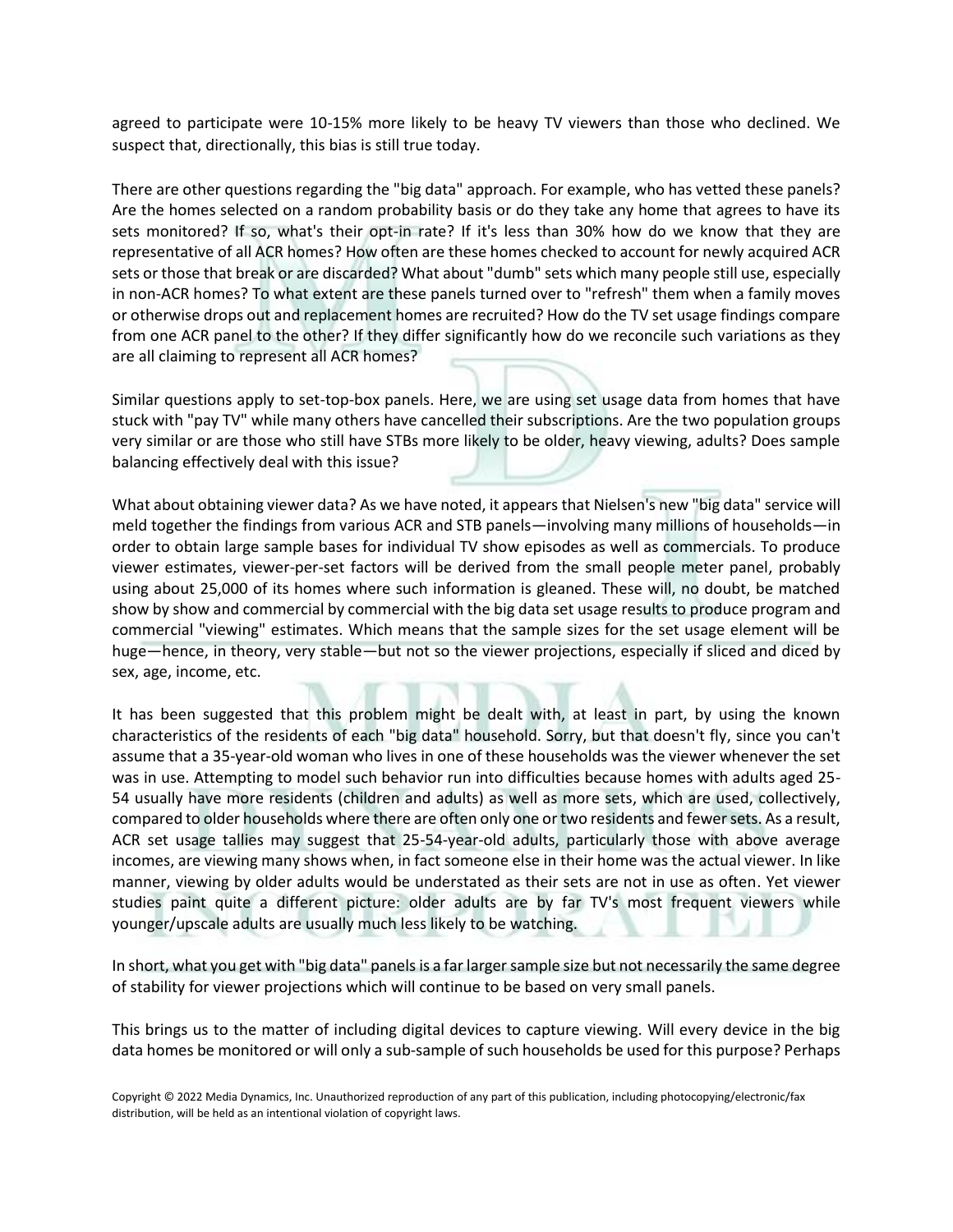additional panels of mobile device users, for example, will be melded into the mix. But this raises many of the same questions we have already asked.

Last but hardly least, will users of a "big data" rating service be getting anything approaching an idea of who is actually watching—eyes on screen—any portion of program content or any commercial, as well as how much dwell time they devoted to said content. Here, the answer is clear: no, they won't be getting such vitally important information. All they will know is that program or commercial content appeared on a TV screen. That's all.

The fact is that none of the TV rating services to date have intended to measure viewing behavior on a minute-by-minute basis, let alone second-by-second. Even when peoplemeters were introduced by Nielsen in 1987, panel members were merely asked to indicate whether they were "watching" the program whenever a channel was selected. They were also supposed to notify the system any time they left the room or otherwise stopped watching, but most panel members didn't bother to record such nonviewing situations. Failing such notifications, the peoplemeter system simply assumed that, once identified as a "viewer," the panelist watched every second of content—including commercials—as long as the channel wasn't changed.

# **ENTER ATTENTIVENESS**

As far back as the 1950s, there were clear indications that many viewers didn't watch every commercial that appeared on their TV screens. At the time, some major-market newspapers, feeling threatened by television, obtained minute-by-minute usage readings from their municipal water boards that showed advertisers that water usage spiked when commercials were aired. The implication was that program viewers used commercial breaks to get a drink or visit the bathroom. Later, sophisticated research that involved the use of cameras or teenage/college students who "spied" on their parents while they watched TV shows, confirmed the reality of commercial avoidance.

More recently, TVision's panel of 5,000 homes has utilized electronic "eye cameras" to monitor program viewer behavior when commercials appear on their TV screens. Typically, of those who were in the room just prior to a commercial break, 30% absent themselves when the break begins, while another 30% who remain in the room aren't looking at the screen. This means only 40% of the program audience watches an average ad message. Those who do watch see only about half of the average commercial's content.

Also obvious from this body of research is the fact that attentiveness is not a constant. There are significant variations based on the skill of the ad message in capturing and holding a viewer's attention; what's being advertised; the demographics of the audience; the nature of the programming; the degree of ad clutter in the break; commercial length; how recently the same message was seen; and so on.

Yet attentiveness is not part of the design of any of the existing national TV rating surveys, nor is it part of any of the proposed alternatives, including the "big data" panels currently in favor. Just as in the past, it will be assumed that if the TV set or digital device presents commercial content on its screen, the "viewer" was "reached" by the message.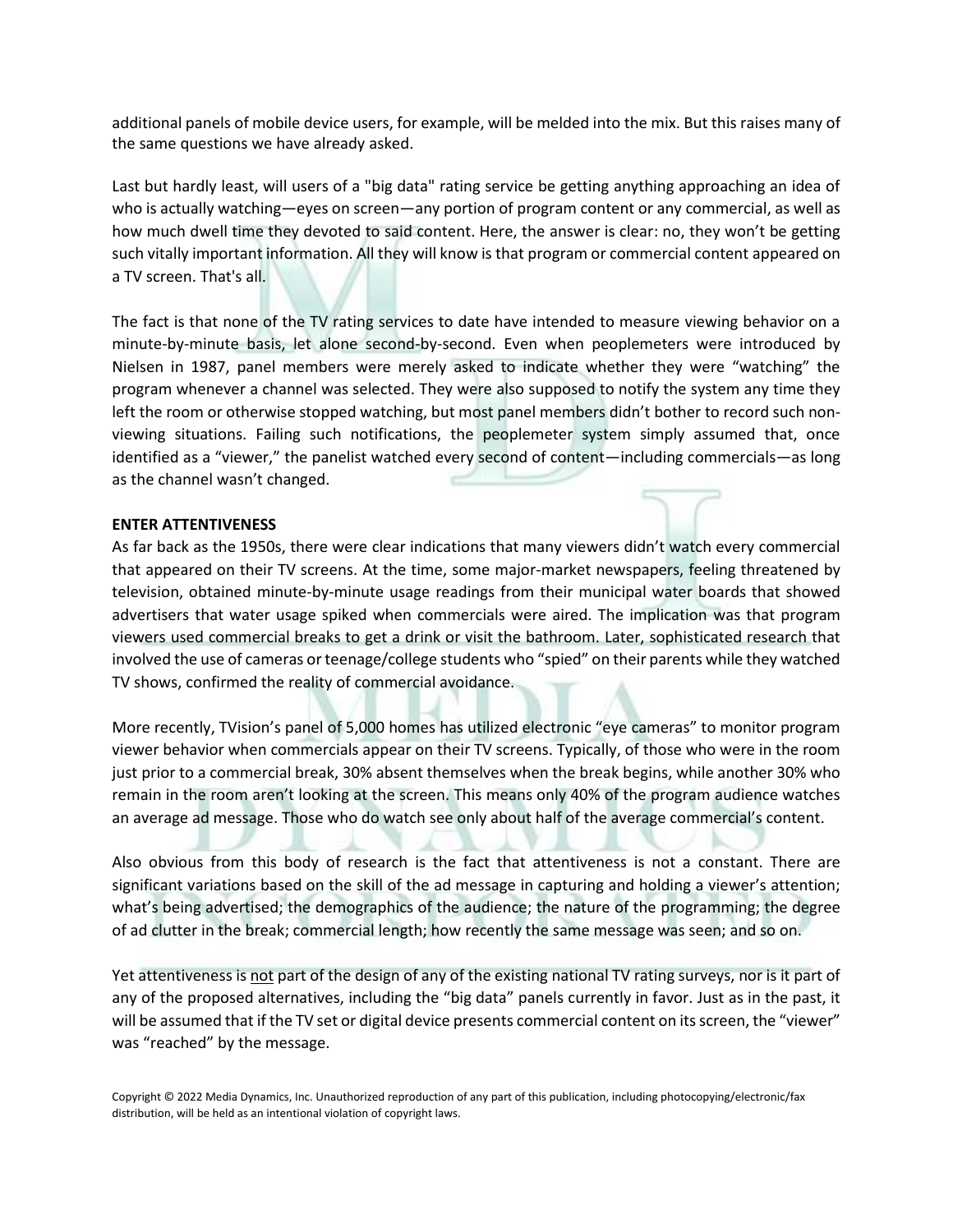#### **THE IDEAL NATIONAL TV RATING SERVICE**

So, what should the ideal national TV rating service be able to do?

# **Attentiveness A Must**

First and foremost, we think it should determine exactly what proportions of program and commercial content were viewed—and we mean actually looked at—by those whose TV/video device usage is being monitored. And the only way to get at that is by incorporating an attentiveness measurement, probably using a method much like TVision's for every set (including "dumb" sets) in every household. A panel would be required to do this; you can't measure attentiveness using set top box data.

# **Panel Size**

We also think that a much larger sample than Nielsen's current 42,000-home peoplemeter panel is required to provide stable attentive audience measurements. This is because so much of the "viewing," particularly for commercials, will prove to be inattentive. We estimate that a panel of about 200,000 homes for in-home TV usage is probably mandated.

But how do we account for digital devices, which currently represent about 15% of total "TV" viewing? This type of activity will continue to grow, so addressing this issue is a must.

A solution might be to track every digital device anyone in the TV set panel uses. Most devices have built-in cameras, so this would be the most likely method for observing digital viewer behavior, but this will require panelists to give their consent. In addition, will the cameras record images that can satisfactorily confirm attentive viewing? As we understand it, work is being done on these issues for smartphones, so there is no reason that, pending their resolution, this type of monitoring can't also be applied to tablets, laptops, and PCs.

# **Cost**

A 200,000-home panel, with all devices monitored constantly to determine who is watching any portion of the content appearing on the screens, is going to be very costly.

At present, it's estimated that Nielsen gets about 75-80% of its national TV revenue from TV networks, cable channels and syndicators, while ad agencies account for most of the remainder. Nielsen typically charges its time selling clients between .5-1.5% of their ad revenue for its service. What if the cost of the ideal system we have described doubles or even triples the current expense? Will Nielsen's customers be willing to absorb such increases in their research budgets?

The answer is probably no, which means that a less-than-ideal compromise solution will be needed. This will most likely necessitate the creation of a split panel, with the larger proportion—perhaps 75% of the total—measured only by device usage, while the rest measures both device usage and attentiveness. The latter's attentiveness findings would then be statistically merged with the larger device usage-only panel data.

#### **Low-rated Programs Still A Problem**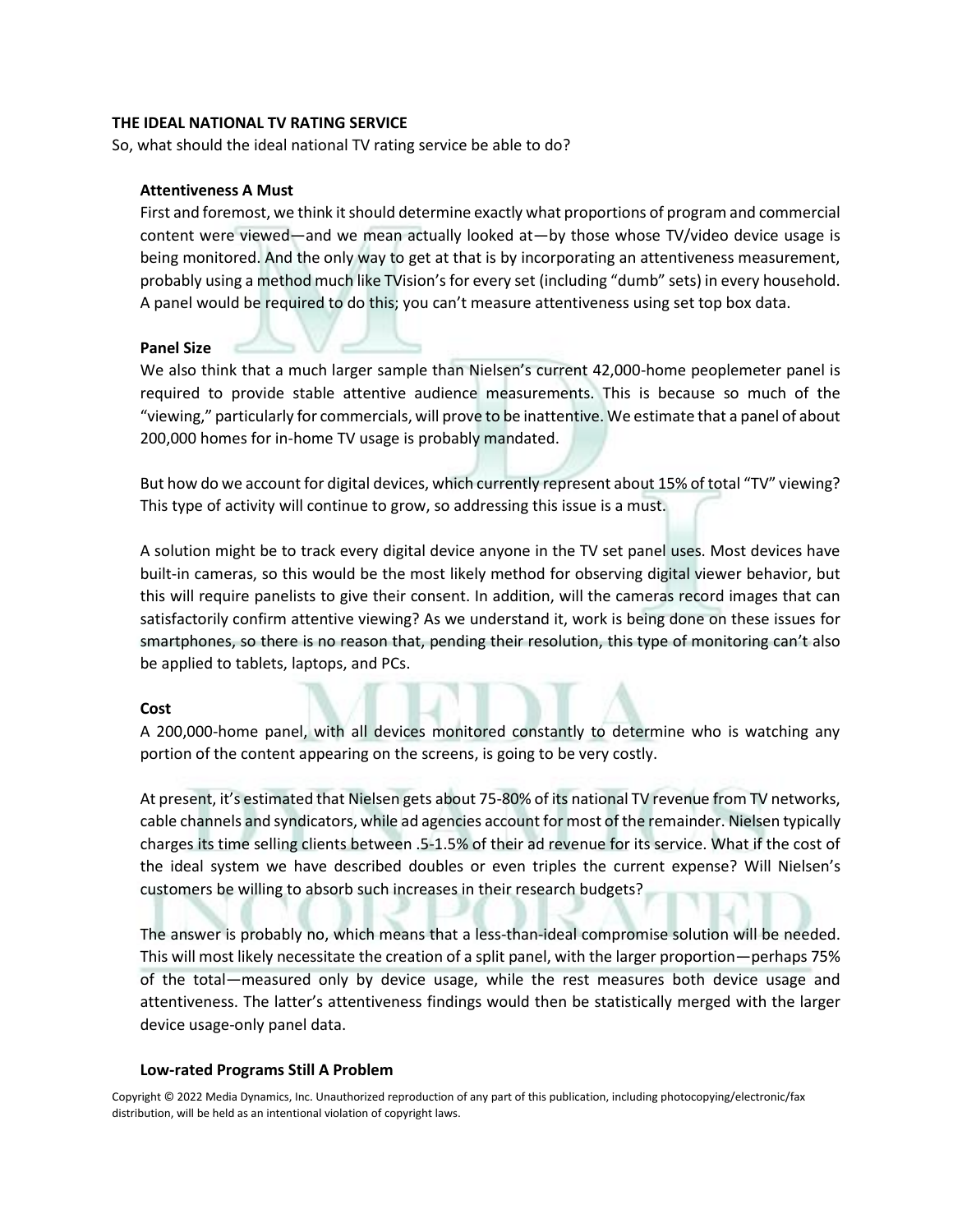Even with 200,000 homes supplying data, there will still be very low rated programs, channels, and platforms. But it is simply unrealistic to double or triple the size of the panel just to provide for this contingency; the small fry can't afford it, and the larger platforms, who don't need the added sample, won't pay for it.

Because of the way most TV is sold, this is not as serious a problem as some think. Typically, a seller guarantees audience tonnage—GRPs or "impressions"—for an entire schedule of commercial placements that involve many shows and many episodes, not each placement individually. Therefore, even if the average attentive commercial viewer projection for a very low rated program is based on only 50 panel members, over the course of the entire schedule in that venue, 500 or more panel members may have watched one or more of a brand's commercials on a number of occasions. This means the total GRP or impression projections for a low rated seller are more statistically reliable than those for any individual spot in the schedule.

# **WHO SHOULD PAY?**

This brings us to our final point. Why should the only function of the ideal national TV rating service be to supply an improved audience currency for time buying and selling? Aren't there other uses for such a service, and those, aside from buyers and sellers, who could benefit? And, if so, why must the time sellers bear the majority of the costs?

There are two uses of the data that we think are of particularly great value to other parties. The first insights that advertisers could glean about how their ads and those of the competitors work—is the most important. For the first time, advertisers would be able to determine the true reach and frequency patterns for their ad campaigns, based on who watched their commercials and for how long per exposure. Similar findings for rival brands could be tracked and deduplicated; one brand could see how many consumers who watched its messages also viewed those of a competitor. Commercial wearout could also be tracked based on declining viewer dwell times. And wouldn't it be helpful when casting decisions are being made, to see how an actor or celebrity spokesperson under consideration scored in attentiveness in prior ads? What about the "internals" of a brand's commercial performance; how well does the opening scene of an ad message perform in generating attentiveness? The possibilities are endless.

Why wouldn't advertisers, who currently pay nothing for TV ratings, be interested in such ad impact findings? Isn't this reason enough for them to consider funding the ideal national TV rating service?

The second use of data from the ideal rating service concerns program development, again, with attentiveness being the key. A program producer or a network that licenses shows from outside suppliers could duplicate many of the analyses we've cited for advertisers, only this time the focus would be on program content, not commercials. So why couldn't a portion of the cost of the ideal national TV rating service be borne by program creators, talent agencies and, of course the program execs at the TV networks, cable channels and streaming services?